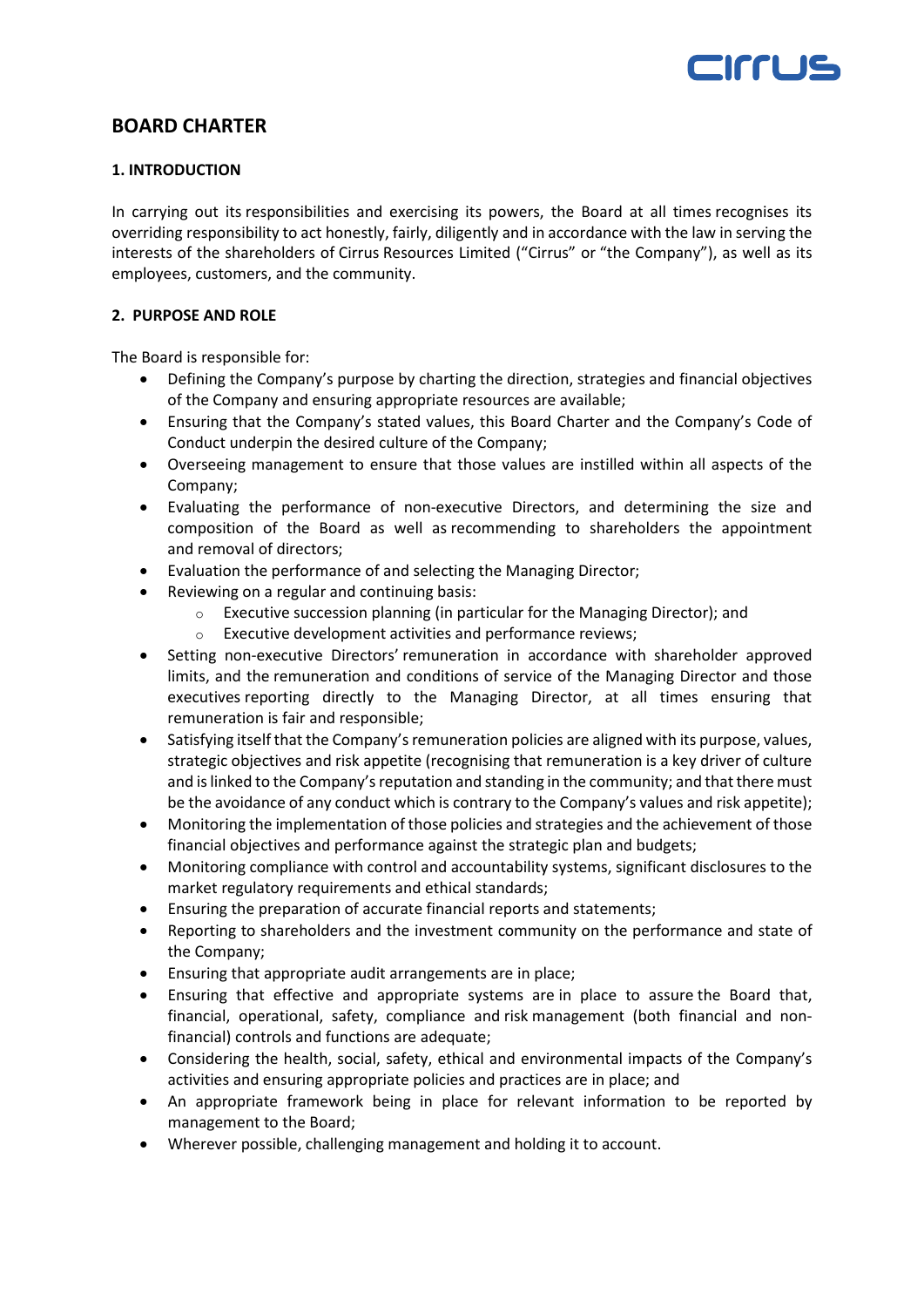

In performing the responsibilities set out above, the Board acts at all times:

- In a manner designed to create and build sustainable value for shareholders; and
- In accordance with the duties and obligations imposed upon them by the Company's Constitution and by law.

## **3. POWERS**

In addition to matters expressly required by law to be approved by the Board, powers specifically reserved for the Board are as follows:

- Appointing and removing the Managing Director and determining their terms and conditions of employment (including remuneration);
- Authorising borrowings and the granting of security over the Company or any of its assets other than in the ordinary course of business;
- Any matters in excess of discretions that, from time to time, it may have delegated to the Managing Director and senior management (for instance, in relation to capital expenditure);
- Approving each of the following, on the recommendation of the Managing Director where appropriate:
	- a) The strategic plan, at least annually;
	- b) The budget, at least annually;
	- c) The appointment and, where appropriate, the removal of the General Manager Finance, Company Secretary, and other senior executives reporting to the Managing Director;
	- d) The remuneration and conditions of service, including financial incentives, for the Company Secretary, and other senior executives reporting to the Managing Director;
	- e) Significant changes to organisational structure and appointment of such senior executives as the Board may determine;
	- f) The acquisition, establishment, disposal or cessation of any significant business of the Company;
	- g) Any public statements which reflect significant issues of the Company policy or strategy; and
	- h) Any changes to the discretions delegated by the Board.
- Approving the issue of any shares, options, equity instruments or other securities in the Company.

## **4. BOARD MEMERSHIP**

Cirrus' Constitution provides for a minimum of 3 directors.

The Board comprises a majority of independent directors and comprises directors with appropriate competencies to enable the Board to discharge its mandate effectively and is limited to a size that is conducive to effective and efficient decision making.

In assessing the composition of the Board, the directors have regard to the following:

- The Board must be structured to be effective and to add value to the Company;
- The Company will aim to have an independent, non-executive Chairman;
- The company will separate the role of the Chairman and Managing Director;
- The Managing Director should be a full-time employee of the Company;
- The majority of the Board should compromise directors who are both non-executive and independent; and
- The Board should represent a broad range of qualifications, experience, expertise and genders (and other diversities) considered to benefit the Company.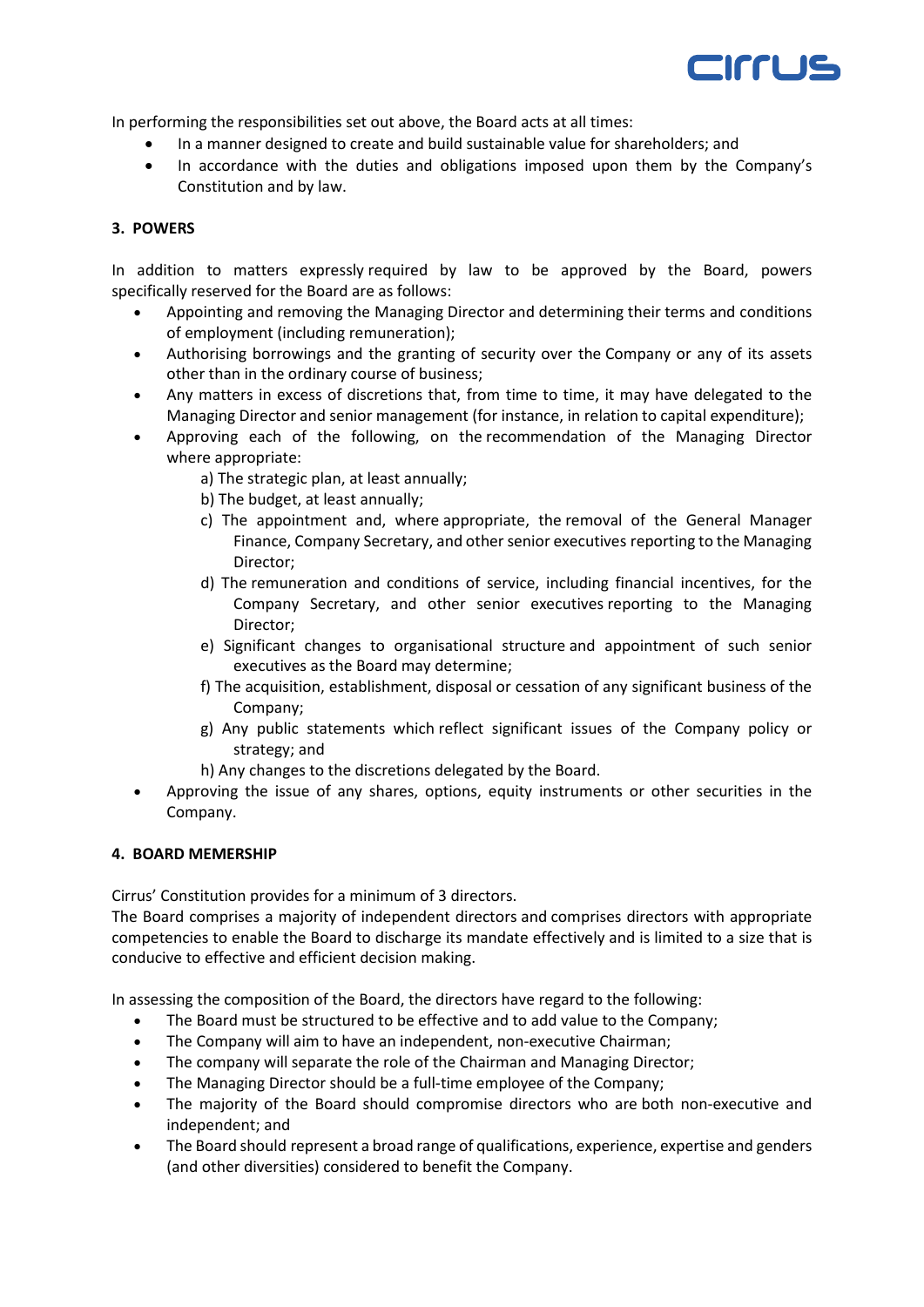

## **5. APPOINTMENT**

Letters of appointment for each new appointment to the Board set the key terms and conditions of the appointment, including duties, rights and responsibilities, the time commitment envisaged and the Board's expectations regarding their involvement with committee work.

The Chairman and Managing Director with assistance from the Company Secretary will provide an induction for new directors appointed to the Board.

## **6. TERM OF OFFICE**

A Director, subject to circumstances prevailing at the time and the Board's ability to find a suitable replacement, retires from the board at:

- The conclusion of the Annual General Meeting occurring immediately before the director's first anniversary of appointment or on the first anniversary of the director's appointment to the Board, whichever first occurs; or
- The third anniversary date of election to the Board, or in accordance with the rotation requirements of the Company's Constitution, whichever is the earlier.

#### **7. BOARD SUCCESSION PLANNING**

The Board reviews annually the size and composition of the Board and the mix of existing and desired competencies across members at least annually.

The Board may engage an independent recruitment firm to undertake a search for suitable candidates.

#### **8. NOMINATIONS AND APPOINTMENT OF NEW DIRECTORS**

Recommendations for nomination of new directors are made by and considered by the Board as a whole.

#### **9. PROFESSIONAL ADVICE**

Directors may, in carrying out their duties owed to the Company, seek external professional advice.

They are entitled to reimbursement of all reasonable costs where such a request for advice is approved by the Chairman. In the case of a request made by the Chairman, approval is required by at least two Board members.

#### **10. INDEPENDENCE**

The Board has approved a Policy on Independence of directors.

The purpose of this policy is to:

- Describe the test that will be used and the criteria that will be taken into account by the Board when assessing the independence of each director;
- Identify the information that will be collected from each director to make the assessment of independence; and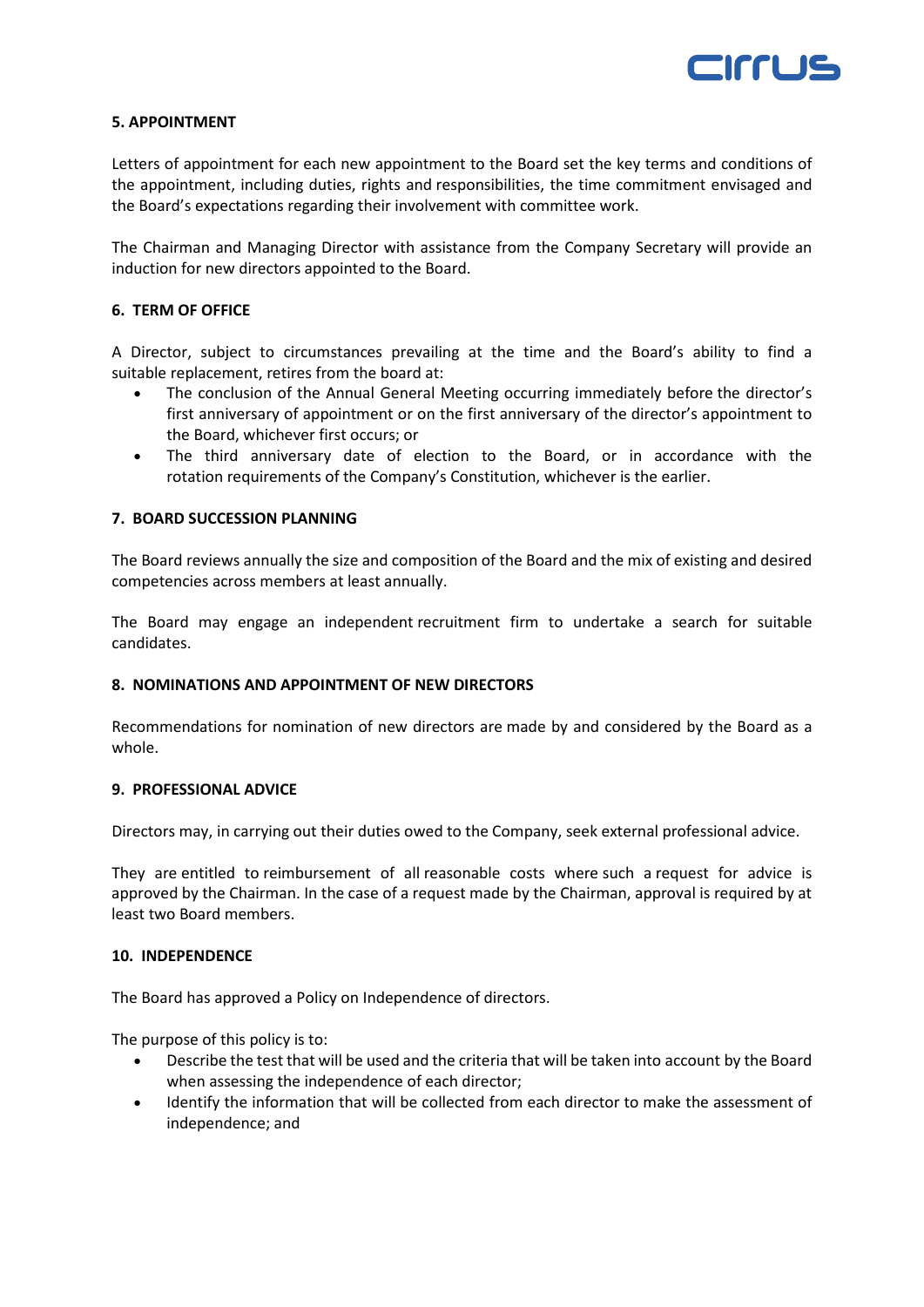

• Outline the disclosure to shareholders of the assessment of independence of directors, including the disclosure of any relationships and associations that may be perceived to affect the independence or objectivity of a director.

The policy provides that the independence of a director will be assessed by determining whether the director is independent of management and free of any business or other relationship that could materially interfere with, or could reasonably be perceived to materially interfere with, the exercise of their unfettered and independent judgement.

## **11. BOARD CODE OF CONDUCT**

The Board has approved a Code of Conduct for directors which describes the standards of ethical behaviour that directors are required to maintain.

The Code of Conduct describes Cirrus' policies on matters such as confidentiality, conflicts of interest and sound board practices.

## **12. CONFLICTS OF INTEREST**

The Board has approved directors' conflict of interest guidelines (contained in the Board Code of Conduct) which applies if there is, or may be, a conflict between the personal or other interests of a director.

A director with an actual or potential conflict of interest in relation to a matter before the Board does not receive the Board papers relating to that matter and when the matter comes before the Board for discussion, the director withdraws from the meeting for the period the matter is considered and takes no part in the discussion or decision-making process.

## **13. MEETINGS**

The Chairman sets the agenda for each meeting in conjunction with the Managing Director and the Company Secretary.

Any director may request additional matters be added to the agenda. Board and committee papers are provided to directors, where possible, three (3) business days prior to the relevant meeting.

Copies of Board papers are circulated in either electronic or hard copy form. Directors are entitled to request additional information where they consider the information is necessary to support informed decision-making.

The non-executive directors meet at as required at the conclusion of Board meetings for private discussions without executive directors, the Managing Director and management being present.

## **14. BOARD PERFORMANCE EVALUATION**

The Chairman of the Board is responsible for determining the process for evaluating Board performance. Evaluations are conducted at least annually.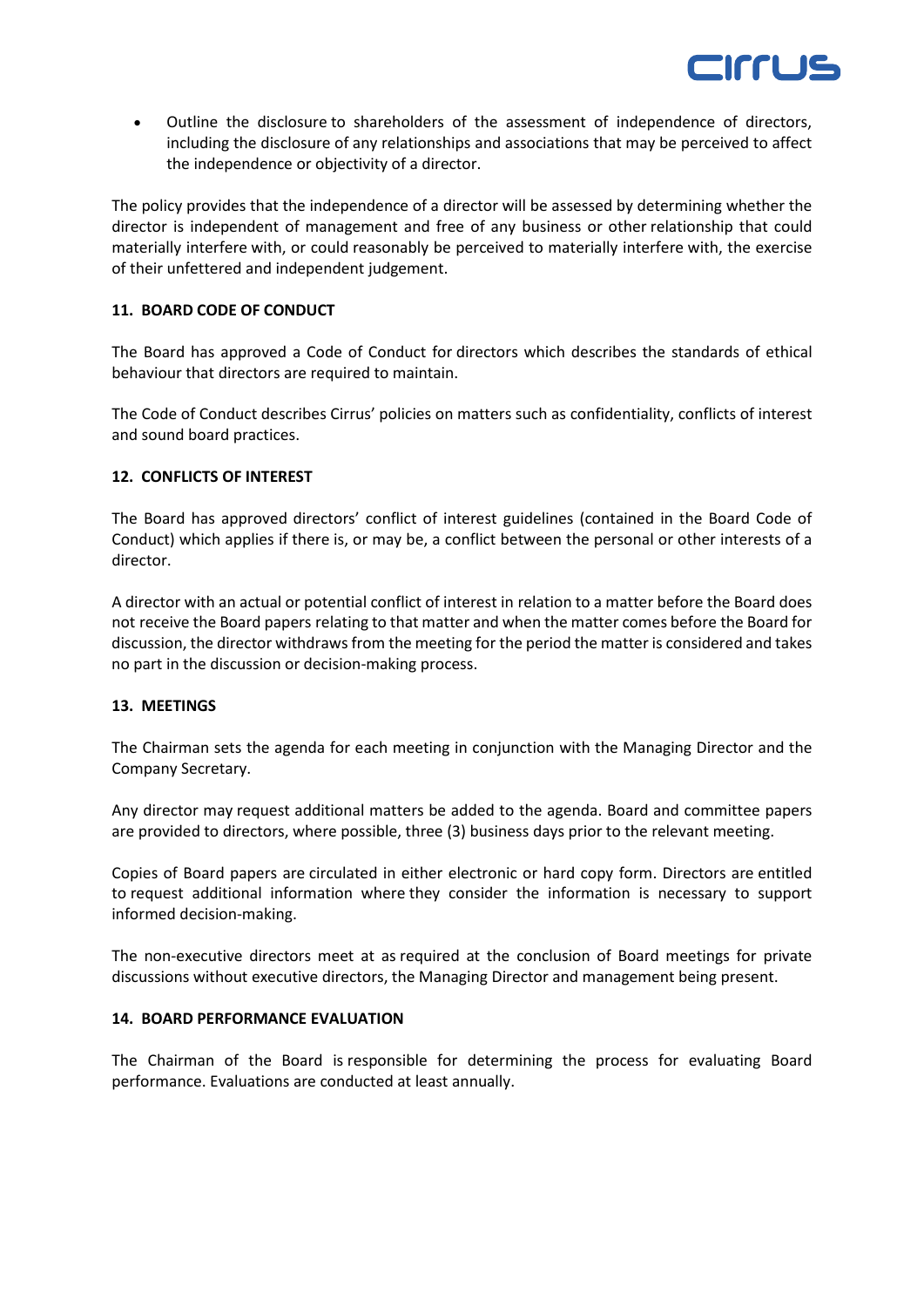

#### **15. SELF ASSESSMENT**

The Board undertakes an annual performance evaluation of itself that:

- Compares the performance of the Board with the requirements of its charter; and
- Effects any improvements to the Board Charter and corporate governance policies and procedures deemed necessary or desirable.

The performance evaluation is conducted in such manner as the Board deems appropriate.

The general management and oversight of this process of review, together with development of appropriate Board member performance assessment measures, will be the responsibility of the Chairman. Primarily the review will be carried out through consultation by the Chairman with individual directors.

The Chairman's performance is reviewed each year by all other members of the Board in such a manner as deemed appropriate.

#### **16. INDUCTION TRAINING AND CONTINUING EDUCATION**

The Board has a formal induction procedure for new board members. It includes comprehensive meetings with the Managing Director and key executives and management, information on key corporate and Board policies, visits to the Company's principal operations and completion of compulsory safety inductions.

All directors are expected to maintain the skills required to discharge their obligations to the Company. Directors are encouraged to undertake continuing professional education and where this involves industry seminars and approved education courses, this is paid for by the Company where appropriate.

#### **17. BOARD COMMITTEES**

The Board from time to time establishes committees to assist it in carrying out its responsibilities, and adopts charters setting out matters relevant to the composition, responsibilities and administration of such committees, and other matters that the Board may consider appropriate.

The Board has established the following committees:

- An Audit and Risk Management Committee; and
- A Remuneration and Nominations Committee.

Minutes of all standing committee meetings are provided to all Directors and the proceedings of each meeting are reported by the Chair on the committee at the next Board meeting.

## **18. THE CHAIRMAN**

The directors elect one of their number to the office of Chairman and may determine the period for which that director is to be Chairman.

The Chairman presides over meetings of the Board and general meetings of shareholders.

The Chairman is responsible for leading and managing the Board in the discharge of its duties.